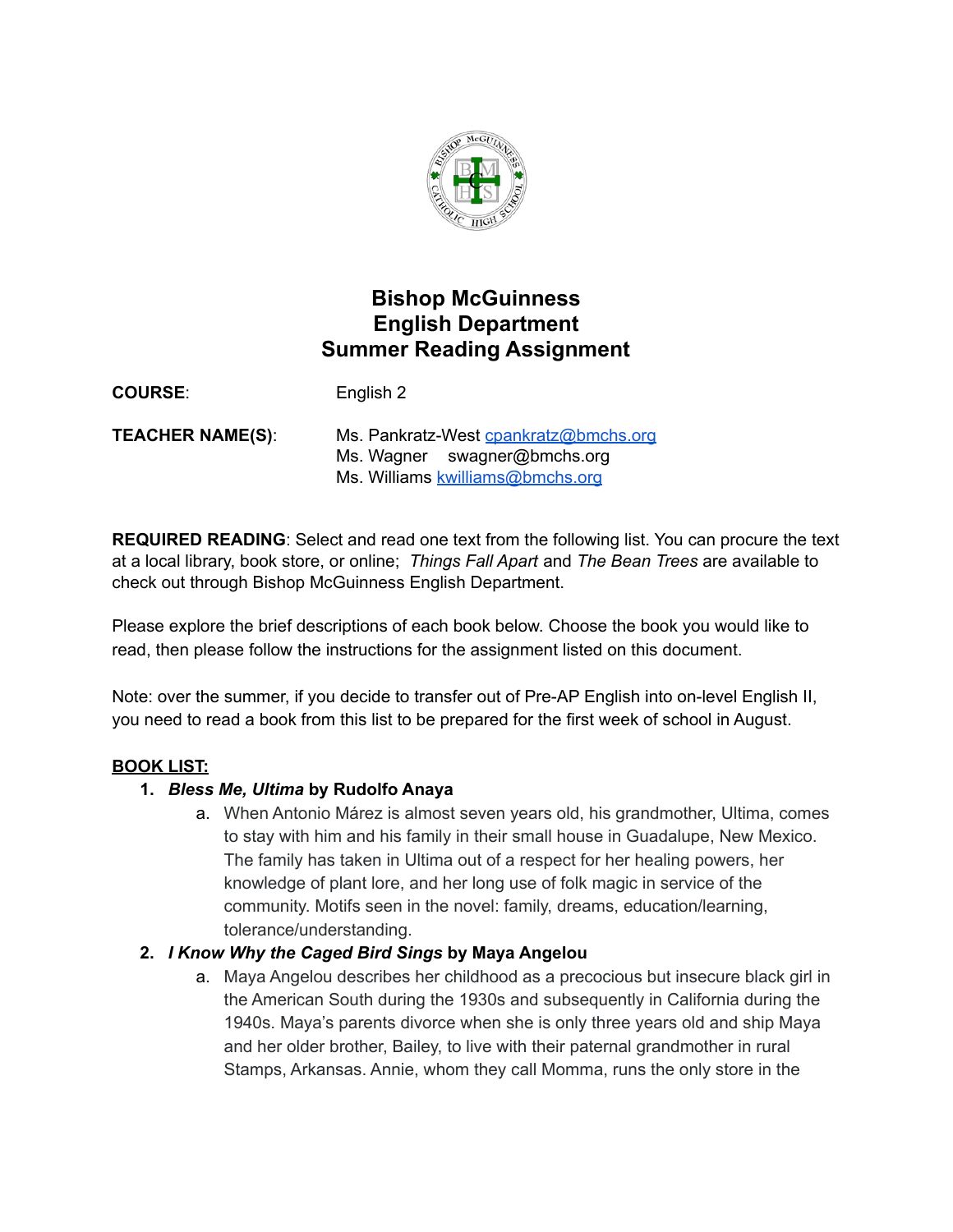black section of Stamps and becomes the central moral figure in Maya's childhood. Motifs seen in the novel: strong women, literature, names.

- **3.** *The Bean Trees* **by Barbara Kingsolver (Available to be checked out from the English Department)**
	- a. Marietta leaves her home in Kentucky and moves to Tucson, Arizona. On the way to Tucson, she's forced to become the guardian of an abused child whom she names Turtle. Marietta attempts to build a new life in Tucson, but when the authorities realize she isn't Turtle's legal guardian, she's forced to return to Oklahoma and search for Turtle's birth parents. Motifs seen in the novel: rebirth, motherhood, community.

### **4.** *The Joy Luck Club* **by Amy Tan**

a. *The Joy Luck Club* contains sixteen interwoven stories about conflicts between Chinese immigrant mothers and their American-raised daughters. Motifs seen in the novel: control over one's destiny, sacrifices for love, sexism.

# **Assignments:**

- **1. Book Writing Assignment:**
	- **a. 1. Make copies of your three favorite or meaningful passages (at least two pages in length) from the novel you chose. (You may either make a copy on a copy machine or take a picture on your phone or ipad; if you take a picture, you will need to print it out to hand in). Copy the first three pages of Chapter 1, then a 2-page passage from the middle of the novel, and a 2-page passage from the end. Annotate each passage and bring these copies to the first day of class.**
		- **i. Annotation instructions:**
			- **1. Number the paragraphs**
			- **2. Circle words that stand out or seem important/powerful/beautiful language**
			- **3. Underline details that stand out to you**
			- **4. Respond (in the margins) with your thoughts, ideas, and questions you have about the passage**
	- **b. Be ready to do an in-class writing exercise or activity within the first week of school pertaining to the summer reading.**
- **2. If you need to check out of a copy of one of the books available from the school, you will need to do so before May 10 of this school year.**